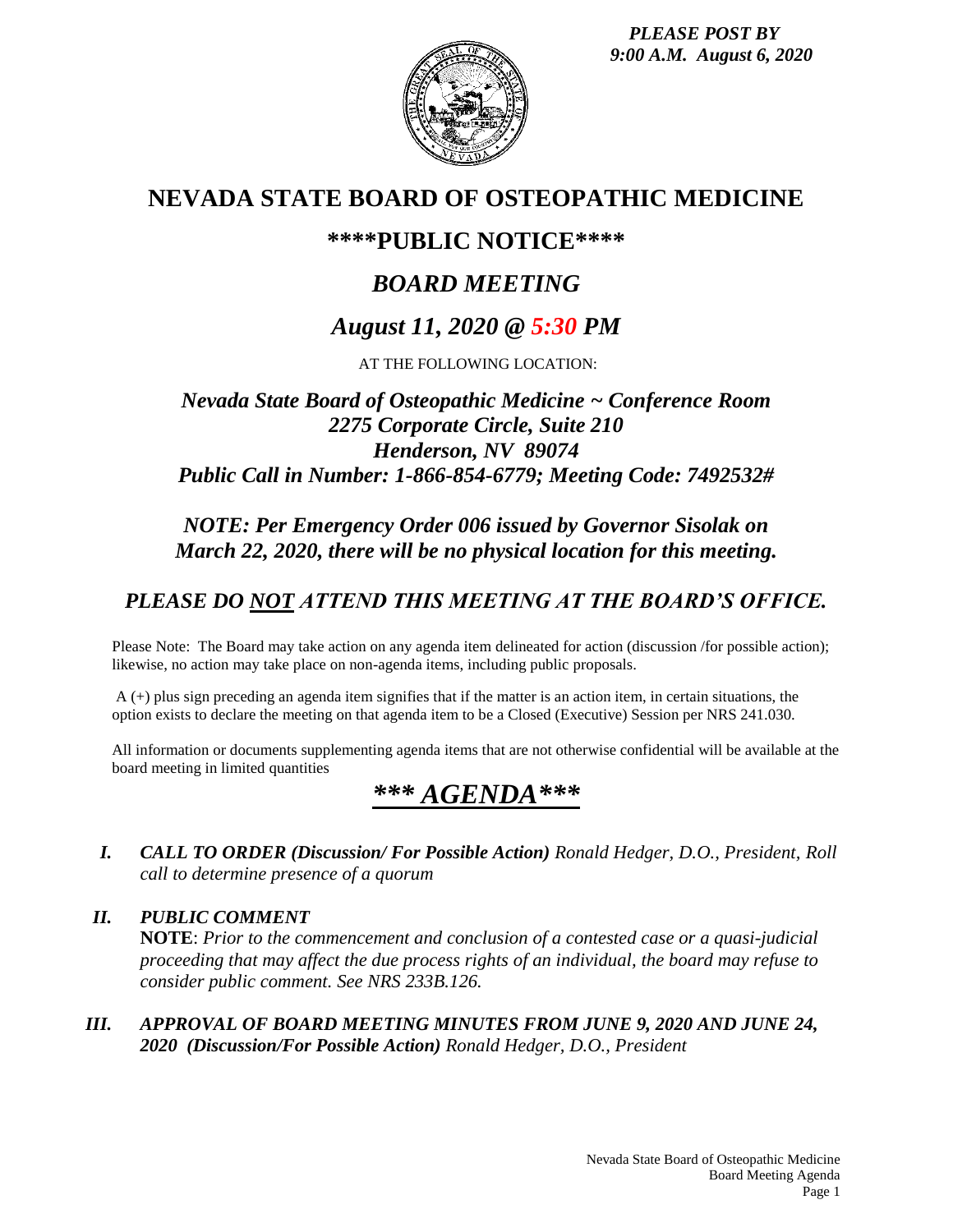#### *IV. CONSENT AGENDA TO GRANT LICENSURE FOR OSTEOPATHIC PHYSICIANS, PHYSICIAN ASSISTANTS AND SPECIAL LICENSES (Discussion/ For Possible Action) Ronald Hedger, D.O., President*

*Under this item the Board may consider the recommendations of the Executive Director and/or President/Vice President to grant licensure to the below listed applicants. The Board may remove any applicant's name from the consent motion, but may not discuss the contents of the application for licensure without the applicant present following proper notice pursuant to the open meeting law.*

#### **Osteopathic Physician Name Specialty**

Alec Arturi, D.O. **Family Medicine** Blake Berman, D.O. Neurological Surgery Robert Bogart, D.O. Family Medicine Nina Bradley, D.O. Neurology Melissa Bruhl, D.O. Internal Medicine Matthew Cadelago, D.O. Emergency Medicine Erin Caverly, D.O. General Surgery Gayane Chalyan, D.O. **Internal Medicine** Wayne Daniels, D.O. **Anatomic Pathology** Alexander Dao, D.O. Family Medicine David Evans, D.O. Diagnostic Radiology Jane Fung, D.O. Pediatrics Grant Gerhard, D.O. Emergency Medicine Christle Guevarra, D.O. Family Medicine Daniel Hinds, D.O. Emergency Medicine Lydia Jenkins, D.O. Pediatrics Craig Johnson, D.O. Anesthesiology Keith Knigge, D.O. Emergency Medicine Cybill Navarro, D.O. Family Medicine Trent Peterson, D.O. **Internal Medicine** Elizabeth Pines, D.O. Internal Medicine Neha Sharma, D.O. **Internal Medicine** Phuc Vo, D.O. Emergency Medicine Wen Yuan Yu, D.O. **Internal Medicine** Michael Zielinski, D.O. Family Medicine

Amy Adams, PA-C Active Not-Working Adam Harkiewicz, PA-C Active Not-Working Rebecca Stevens, PA-C Collin Johnston, D.O.

## *Special Licenses NRS.633.411:*

*Joseph Miller, D.O. UNLVSOM Emergency Lucas Vandermyde, D.O. Nellis AFB McKenzie Wilson, D.O. UNRSOM Psychiatry*

#### *Physician Assistant Supervising Physician*

*Lillian Harry, D.O. UNLVSOM Emergency Medicine Ian Lam, D.O. Southern Hills Family Medicine Jason Martinez, D.O. UNLVSOM Emergency Medicine Osman Rahimi, D.O. UNLVSOM Internal Medicine Kyaw Min Tun, D.O. UNLVSOM Internal Medicine David Zachariash, D.O. UNRSOM Family Medicine*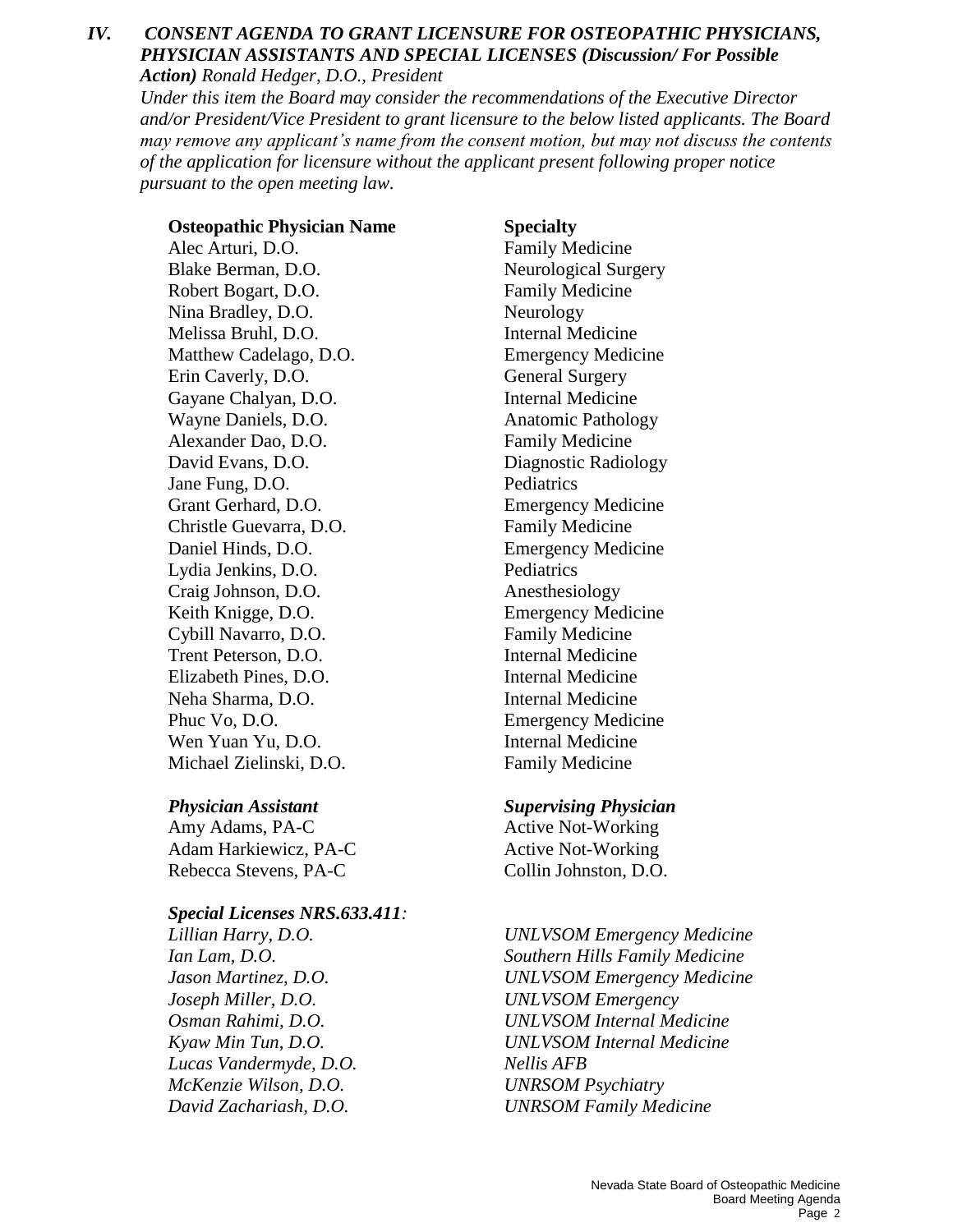- *V. +CONSIDERATION/APPROVAL OF APPLICATION FOR LICENSURE FOR GIDEON KWOK, D.O., (Discussion/For Possible Action) Board may go into closed* session *pursuant to NRS 241.030 to move to a closed session because the discussion will have to do with this applicant's character, alleged misconduct, professional competence, or similar items) Ronald Hedger, D.O., President*
- *VI. +CONSIDERATION/APPROVAL OF APPLICATION FOR LICENSURE FOR MOLLY FINLEY, D.O., (Discussion/For Possible Action) Board may go into closed* session *pursuant to NRS 241.030 to move to a closed session because the discussion will have to do with this applicant's character, alleged misconduct, professional competence, or similar items) Ronald Hedger, D.O., President*
- *VII. CONSIDERATION/APPROVAL OF BOARD PURCHASE OF A PORTABLE OSTEOPATHIC MANIPULATION TABLE FOR THE BOARD OFFICE (Discussion/For Possible Action) Ronald Hedger, D.O., President*
- *VIII. CONSIDERATION/ACTION TO GRANT THE ISSUANCE OF A MERIT INCREASE TO STAFF, (Discussion/For Possible Action) Ronald Hedger, D.O., President*

### *IX. EXECUTIVE DIRECTOR'S REPORT*

- *a. Financial Statements*
- *b. Licensing*
- *c. Staff*
- *X. LEGAL REPORT (Discussion/For Possible Action) by Louis Ling, Board Counsel and/or Justin Taruc, Deputy Attorney General*
- *XI. LEGISLATIVE UPDATE (Discussion/For Possible Action) by Susan Fisher, Board Government Affairs/Lobbyist*.
- *XII. ITEMS FOR FUTURE DISCUSSION/ACTION/UPCOMING AGENDA*
- *XIII. PRESIDENT'S REPORT on Board Business, Ronald Hedger, D.O., President*

#### *XIV. PUBLIC COMMENT*

*Prior to the commencement and conclusion of a contested case or a quasi-judicial proceeding that may affect the due process rights of an individual, the board may refuse to consider public comment. See NRS 233B.126.*

*Under the public comment item, members of the public may bring matters not appearing on this agenda to the attention of the Board. The Board may discuss but may not act on the matters at this meeting. A citizen may speak on a matter not on the posted Agenda after all matters listed on the posted Agenda have been acted upon by the Board, but only after receiving recognition and consent of the Chairman of the Board. If the Board desires, the matters may be placed on a future agenda for action.*

*In consideration of others, please avoid repetition and limit your public comments to no more than five (5) minutes. The Board may also allow public comment on specific agenda items as they are called, as well as during the Public Comment portion of the Board meeting.* 

*Pursuant to NRS 241.020 (6), please take notice: (1) Items on the agenda may be taken out of order; (2) Two or more agenda items may be combined for consideration; and (3) At any*